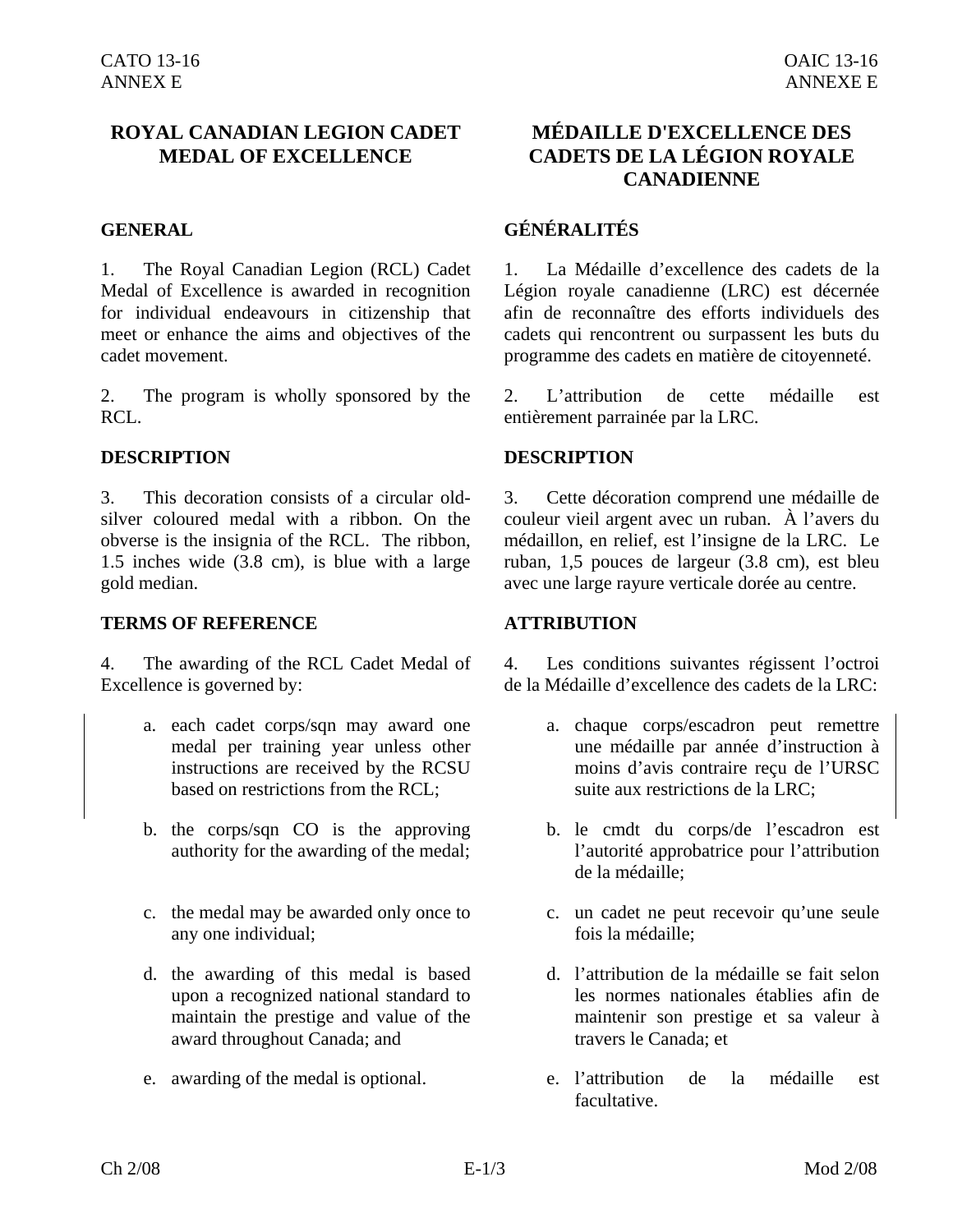5. A more formal and centralized selection process may be established at the Detachment level to consider recommendations of corps/sqn COs for the RCL Cadet Medal of Excellence.

6. The main objective in awarding the RCL Cadet Medal of Excellence is to emphasize the citizenship aspects of the cadet program. To be eligible for consideration, a cadet must meet the following conditions:

- a. met all requirements of the corps/sqn annual mandatory and optional training programs;
- b. participated in a minimum of three community service events, in addition to those supported by the cadet corps/sqn;
- c. regarded by peers and superiors as exemplifying the model cadet; and
- - (1) co-operation with peers and subordinates,
	-
	- (3) promoting goodwill and morale within the corps/sqn,
	- (4) aiding in the development of group identity and cohesiveness,
	- (5) supporting and assisting fellow unit members, and

5. Une procédure de sélection plus rigide et plus centralisée peut être instaurée au niveau des détachements afin d'évaluer les recommandations des cmdt des corps/escadrons pour la Médaille d'excellence des cadets de la LRC.

## **SELECTION CRITERIA CRITÈRES DE SÉLECTION**

6. Mettre en valeur le volet citoyenneté du programme des cadets est l'objet principal de la Médaille d'excellence des cadets de la LRC. Un cadet doit rencontrer les conditions suivantes afin d'être admissible pour la médaille:

- a. avoir rencontré les exigences des programmes d'instruction annuels obligatoires et facultatifs du corps/de l'escadron;
- b. avoir participé à un minimum de trois activités communautaires en plus de celles organisées par le corps/l'escadron;
- c. être considéré comme un cadet exemplaire par ses pairs et ses supérieurs; et
- d. enhanced the cadet corps/sqn through: d. avoir rehaussé le standard du corps/de l'escadron par:
	- (1) sa coopération avec ses pairs et ses subordonnés,
	- (2) comradeship, (2) sa camaraderie,
		- (3) l'encouragement à la bienveillance et au bon moral au sein du corps/de l'escadron,
		- (4) la formation de l'identité du groupe et de la cohérence,
		- (5) son appui et l'aide apporté aux autres membres du corps, et